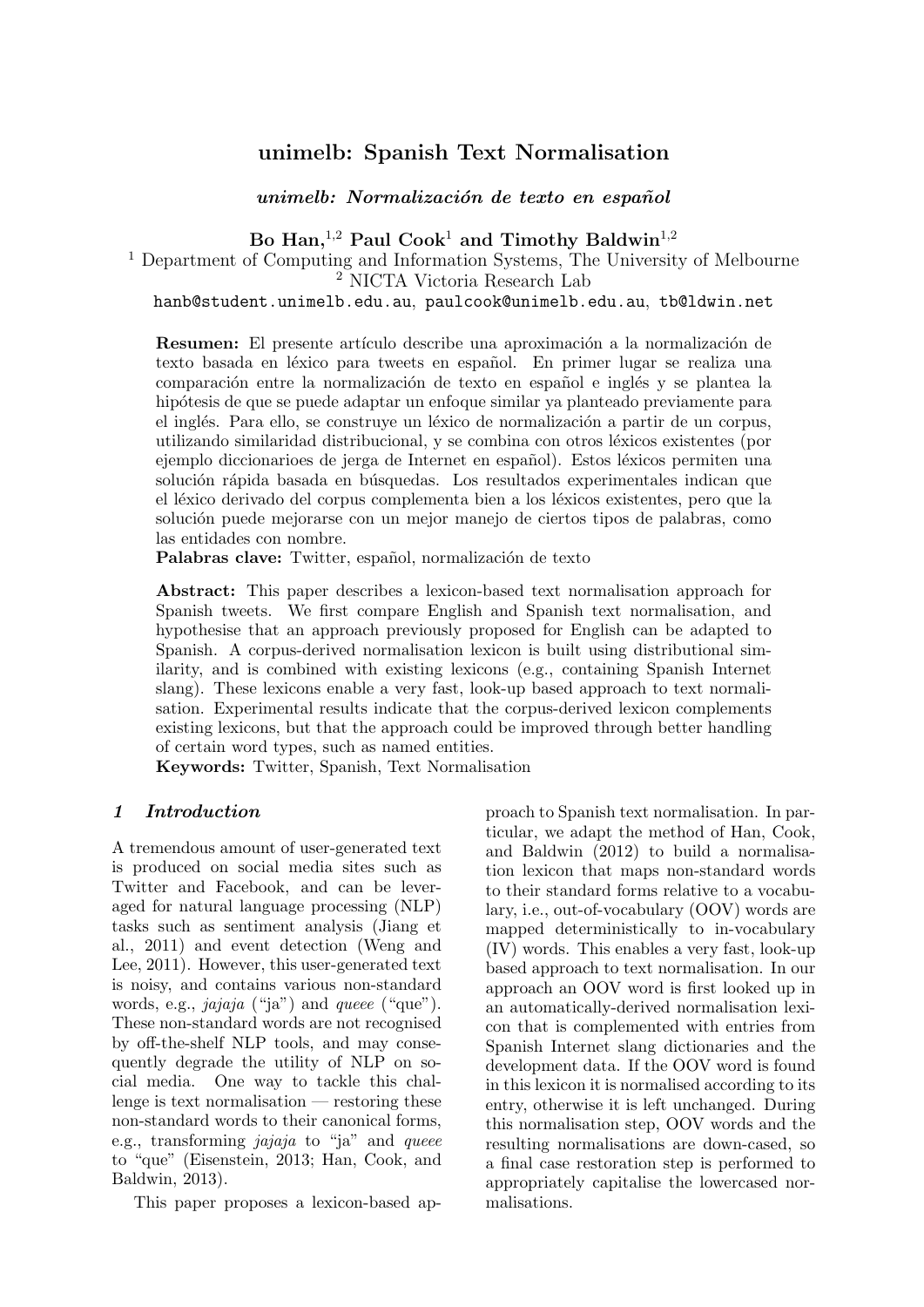## *2 Comparing English and Spanish Text Normalisation*

The lexicon-based normalisation approach of Han, Cook, and Baldwin (2012) was evaluated on English tweets. In this section we consider the plausibility of adapting their method from English to Spanish, and identify the following key factors:

**Orthography:** if we consider diacriticised letters as single characters, Spanish has more characters than English, and diacritics can lead to differences in meaning, e.g., *m´as* means "more", and *mas* means "but". The method of Han, Cook, and Baldwin (2012) uses Levenshtein distance to measure string similarity. We simply convert all characters to fused Unicode code points (treating *´a* and *a* as different characters) and compute Levenshtein distance over these forms.

**Word segmentation:** Spanish and English words both largely use whitespace segmentation, so similar tokenisation strategies can be used.

**Morphophonemics:** Phonetic modeling of words — a component of the method of Han, Cook, and Baldwin  $(2012)$  — is available for Spanish using an off-the-shelf Double Metaphone implementation.<sup>1</sup>

**Lexical resources:** A lexicon and slang dictionary — key resources for the method of Han, Cook, and Baldwin  $(2012)$  — are available for Spanish.

Overall, English and Spanish text share important features, and we hypothesise that adapting a lexicon-based English normalisation system to Spanish is feasible.

One important component of this Spanish normalisation task is case restoration: e.g., *maria* as a name should be normalised to "Maria". Most previous English Twitter normalisation tasks have focused on lowercase words and ignored capitalisation.

## *3 System Description*

The system consists of two steps: (1) downcase all OOVs and normalise them based on a normalisation lexicon which combines entries from existing lexicons (Section 3.1) and entries automatically learnt from a Twitter corpus (Section 3.2); (2) restore case for normalised words (Section 3.3).

### **3.1 Resources**

Our normalisation transforms OOV forms to IV words, and thus a Spanish lexicon is required to determine what is OOV. To this end, we use the Freeling 3.0 Spanish dictionary (Padró and Stanilovsky, 2012) which contains 669k words.

We collected 146 Spanish Internet slang expressions and cell phone abbreviations from the web  $(SLMG$  LEXICON).<sup>2</sup> We further extracted normalisation pairs from the development data (DEV LEXICON).

Analysing the development data we noticed that many person names are not correctly capitalised. We formed Name Lexicon from a list of 277 common Spanish names.<sup>3</sup> This lexicon maps lowercase person names to their correctly capitalised forms.

## **3.2 Corpus-derived Lexicon**

The small, manually-crafted normalisation lexicons from Section 3.1 have low coverage over non-standard words. To improve coverage, we automatically derive a much larger normalisation lexicon based on distributional similarity (DIST LEXICON) by adapting the method of Han, Cook, and Baldwin (2012).

We collected 283 million Spanish tweets via the Twitter Streaming API<sup>4</sup> from 21/09/2011–28/02/2012. Spanish tweets were identified using langid.py (Lui and Baldwin, 2012). The tweets were tokenised using a simplified English Twitter tokeniser (O'Connor, Krieger, and Ahn, 2010). Excessive repetitions of characters (i.e., *≥* 3) in words are shortened to one character to ensure different variations of the same pattern are merged. To improve coverage, we removed the restriction from the original work that only OOVs with *≥* 4 letters were considered as candidates for normalisation.

For a given OOV, we define its *confusion set* to be all IV words with Levenshtein distance  $\leq 2$  in terms of characters or  $\leq 1$  in terms of Double Metaphone code. We rank the items in the confusion set according to their distributional similarity to the OOV. Han, Cook, and Baldwin (2012) considered many configurations of distributional similarity for normalisation of English tweets. We

<sup>1</sup> https://github.com/amsqr/ Spanish-Metaphone

<sup>2</sup> http://goo.gl/wgCFSs and http://goo.gl/ xsYkDe, both accessed on 26/06/2013

<sup>3</sup> https://en.wikipedia.org/wiki/Spanish\_ naming\_customs

<sup>4</sup> https://dev.twitter.com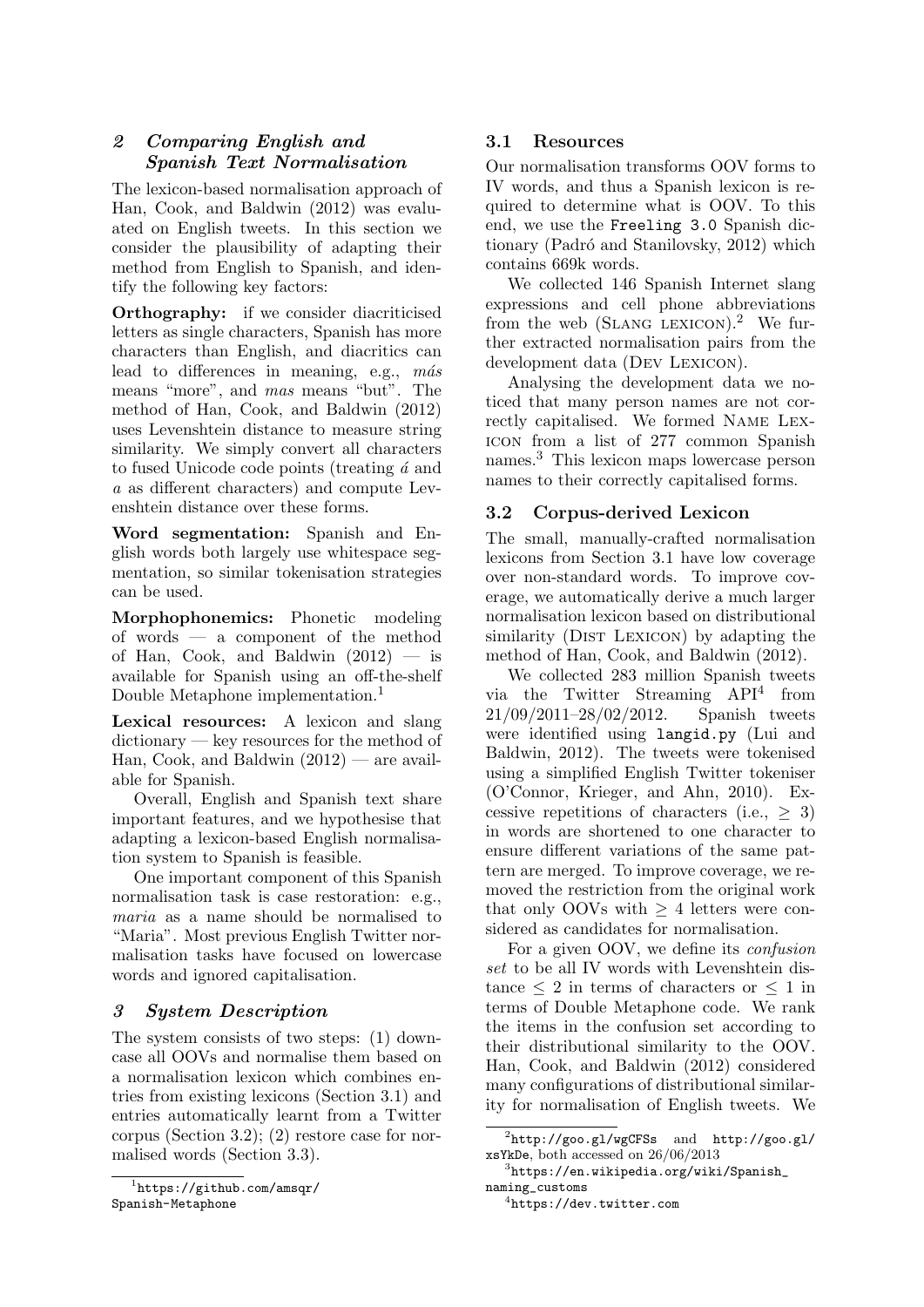| Rank          | callendo |       | quau |       |
|---------------|----------|-------|------|-------|
| 1             | cayendo  | 0.713 | v    | 1.756 |
| $\mathcal{D}$ | saliendo | 3.896 | que  | 1.873 |
| 3             | fallando | 4.303 | la   | 2.488 |
| 4             | rallando | 6.761 | a.   | 2.649 |
| 5             | valiendo | 6.878 | nο   | 3.206 |

Table 1: The KL divergence for the top-five candidates for *callendo* and *guau*.



Figure 1: KL divergence ratio cut-off vs. precision of the derived normalisation lexicon on the development data and Slang Lexicon.

use the same settings they selected: context is represented by positionally-indexed bigrams using a window size of *±*2 tokens; similarity is measured using KL divergence. An entry in the normalisation dictionary then consists of the OOV and its top-ranked IV.

From development data, we observe that in many cases when a correct normalisation is identified, there is a large difference in KL divergence between the first- and secondranked IVs. Conversely, if the KL divergence of the first- and second-ranked normalisation candidates is similar, the normalisation is often less reliable. As shown in Table 3.2, *callendo* ("cayendo") is a correctly-derived (OOV, IV) pair, but *guau* ("y") is not.

Motivated by this observation, we filter the derived (OOV, IV) pairs by the KL divergence ratio of the first- and second-ranked IV words for the OOV. Setting a high threshold on this KL divergence ratio increases the reliability of the derived lexicon, but reduces its coverage. This ratio was tested for values from 1.0 to 3.0 with a step size of 0.1 over the development data and Slang Lexicon. As shown in Figure 1, the best precision (94.0%) is achieved when the ratio is 1.9.<sup>5</sup> We directly use this setting to derive the final lexicon, instead of further re-ranking the (OOV,IV) pairs using string similarity.

| Lexicon           | Accuracy |
|-------------------|----------|
| COMBINED LEXICON  | 0.52     |
| - SLANG LEXICON   | 0.51     |
| - Dev Lexicon     | 0.46     |
| - DIST LEXICON    | 0.42     |
| $-$ NAME LEXICON  | 0.51     |
| $+$ Edit distance | 0.54     |
| <b>Baseline</b>   | 0.20     |

Table 2: Accuracy of lexicon-based normalisation systems. "*−*" indicates the removal of a particular lexicon.

#### **3.3 Case Restoration**

We set the case of each token that was normalised in the previous step (which is down-cased at the current stage) to its mostfrequent casing in our corpus of Spanish tweets. We also capitalise all normalised tokens occurring at the beginning of a tweet, or following a period or question mark.

#### *4 Results and Discussion*

We evaluated the lexicons using classification accuracy, the official metric for this shared task, on the tweet-norm test data. This metric divides the number of correct proposals — OOVs correctly normalised or left unchanged — by the number of OOVs in the collection. This is termed "precision" by the task organisers, but a true measure of precision would be based on the number of OOVs that were actually normalised. We therefore use the term "accuracy" here.

We submitted two runs for the task. The first, Combined Lexicon (Table 4), uses only the combination of lexicons from Section 3, and achieves an accuracy of 0.52. The second run builds on Combined Lexicon but incorporates normalisation based on character edit distance for words with many repeated characters. We observed that such words are often non-standard, and tend not to occur in the lexicons because of their relatively low frequency. For words with  $\geq 3$ repeated characters, we remove all but one of the repeated characters, and then select the most similar IV word according to characterbased Levenshtein distance. The accuracy of this run is  $0.54$  (+ Edit distance, Table 4).

We further consider an ablative analysis of the component lexicons of Combined Lexicon. As shown in Table 4, when Slang Lexicon (*<sup>−</sup>* Slang Lexicon) or Name Lexicon (*<sup>−</sup>* Name Lexicon) are excluded,

<sup>&</sup>lt;sup>5</sup>Here precision is defined as  $\frac{\text{\#correct normalisations}}{\text{\#normalisations}}$ .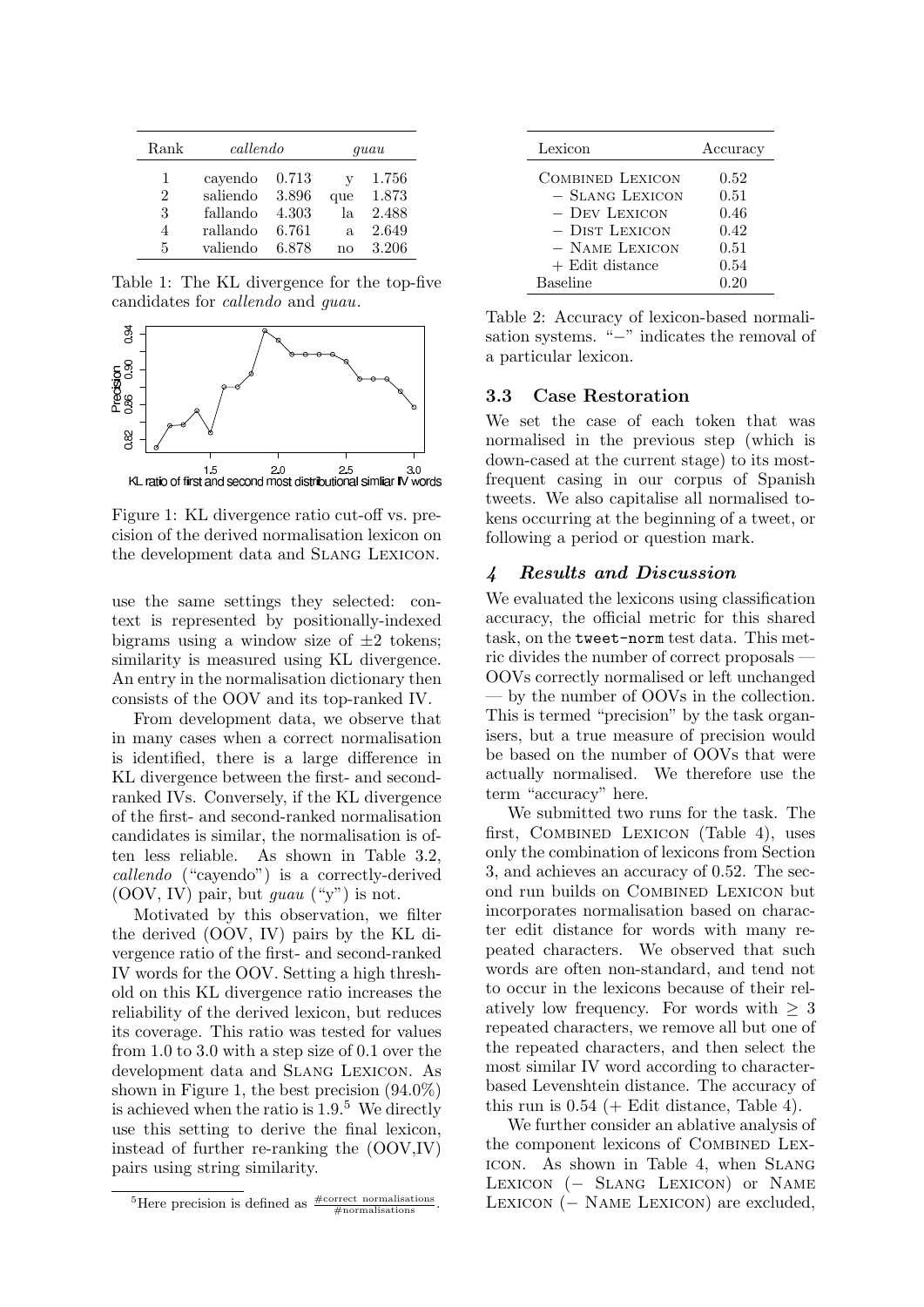accuracy declines only slightly. Although this suggests that existing resources play only a minor role in the normalisation of Spanish tweets, this is likely due in part to the relatively small size of Slang Lexicon, which is much smaller than similar English resources that have been effectively exploited in normalisation — i.e.,  $145$  Spanish entries versus 5k English entries used by Han and Baldwin (2011). Furthermore, Slang Lexicon might have little impact due to differences between Spanish Twitter and SMS, the latter being the primary focus of Slang Lexicon.

On the other hand, normalisation lexicons derived from tweets — whether based on the development data (Dev Lexicon) or automatically learnt  $(DIST$  LEXICON $)$  — substantially impact on accuracy (*<sup>−</sup>* Dev Lexicon and *<sup>−</sup>* Dist Lexicon). These findings for the automatically derived DIST LEXICON are in line with previous findings for English Twitter normalisation (Han, Cook, and Baldwin, 2012) that indicate that such lexicons can substantially improve recall with little impact on precision.

We considered an experiment in which we used Combined Lexicon, but ignored case in the evaluation; the accuracy was 0.56. This corresponds to the upper-bound on accuracy if our system performed case restoration perfectly, and suggests that improving the case restoration of our system would not lead to substantial gains in accuracy.

In the final row of Table 4 we show results for a baseline method which makes no attempt to normalise the input. All lexiconbased methods improve substantially over this baseline.

To further analyse our lexicon-based normalisation approach, we categorise the errors for both false positives (OOVs that were normalised, but incorrectly so) and false negatives (OOVs that were not normalised, but should have been). As shown in Table 4, 37% of false positives are incorrect lexical forms, e.g., *algerooo* is normalised to "algero" and not its correct form "alegra". Further examination shows that 23% of these cases are incorrectly normalised to "que", suggesting that distributional similarity alone is insufficient to capture normalisations for some nonstandard words.

Surprisingly, we found some OOVs included in the test data, but excluded from the gold-standard annotations (due to tweet

| Error type             |    | Number Percentage |
|------------------------|----|-------------------|
| Incorrect lexical form | 22 | 37%               |
| Not available          | 19 | 32\%              |
| Accent error           | 10 | 17%               |
| Case error             | 5  | 8%                |
| One to many            | 2  | $3\%$             |
| Annotation error       |    | $2\%$             |

Table 3: Categorisation of false positives.

deletions), or present in the test data, but not found in the tweets, and excluded in the gold standard. These error types are denoted as "Not available" in Table 4, and account for the second largest source of false positives.

Incorrect accents and casing account for 17% and 8% of false positives, respectively. In both of these cases, contextual information, which is not incorporated in the proposed approach, could be helpful. Finally, we identified two one-to-many normalisations (which are outside the scope of our normalisation system), and one case we judged to be an annotation error.

We analysed a random sample of 20 of the 280 false negatives, and found irregular character repetitions and named entities to be the main sources of errors, e.g., *uajajajaa* ("ja") and *Pedroo* ("Pedro").<sup>6</sup> The lexicon-based approach could be improved, for example, by using additional regular expressions to capture repetitions of character sequences. Errors involving named entities reveal the limitations of using the Freeling 3.0 Spanish dictionary as the IV lexicon, as it has limited coverage of named entities. A corpus-derived lexicon (e.g., from Wikipedia) could help improve the coverage.

### *5 Summary*

In this paper, we applied a lexicon-based approach to normalise non-standard words in Spanish tweets. Our analysis suggests that the corpus-derived lexicon based on distributional similarity improves accuracy, but that this approach is limited in terms of flexibility (e.g., to capture accent variation) and lexicon coverage (e.g., of named entities). In future work, we plan to expand the IV lexicon, and incorporate contextual information to improve normalisation involving accents and casing.

<sup>6</sup>*Pedro* is not in our collected list of Spanish names.